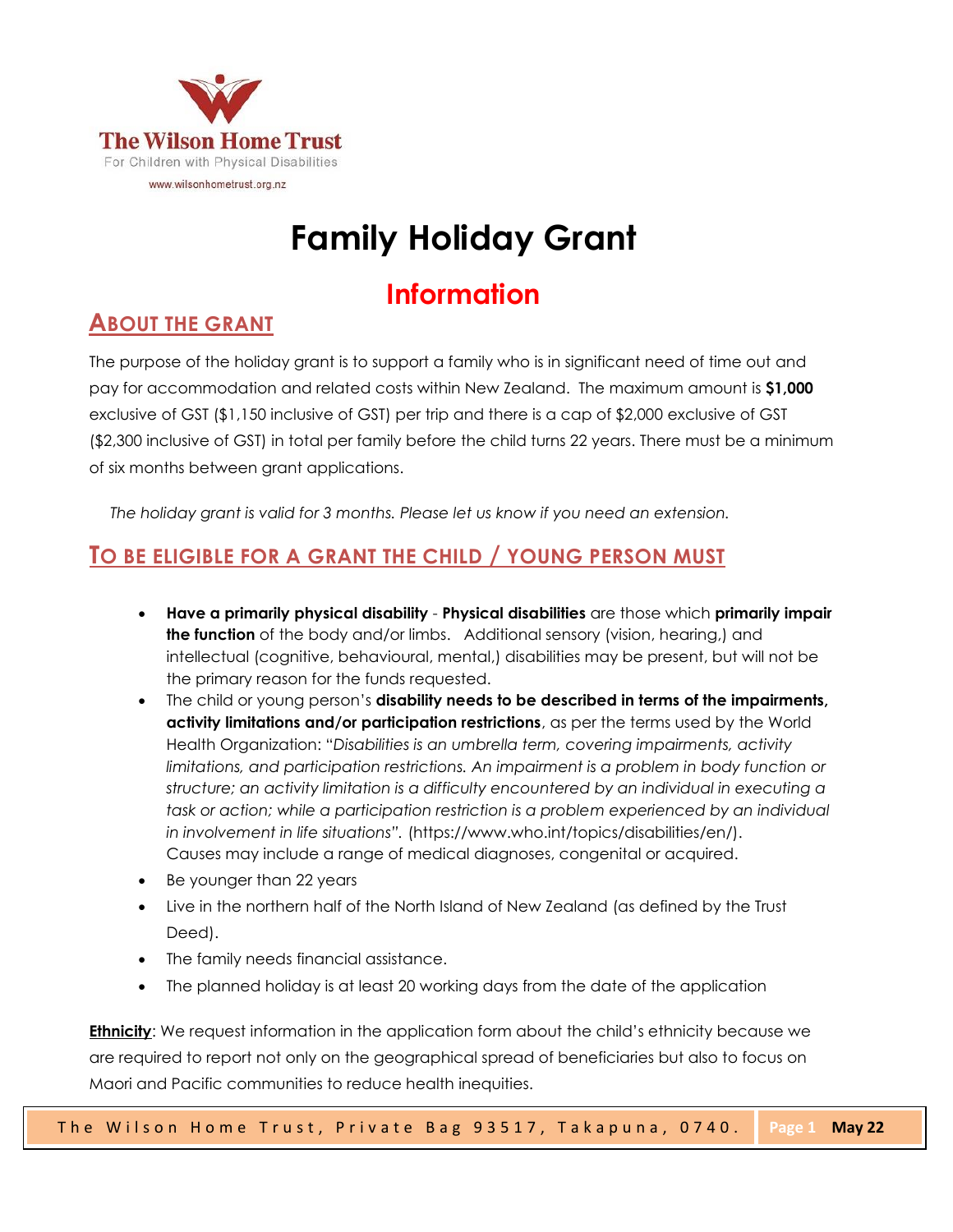# **Family Holiday Grant Application Form**

| APPLICANT'S DETAILS: (NAME OF PERSON FILLING OUT THE FORM)        | DATE:                                                                                                                                                                                                                          |
|-------------------------------------------------------------------|--------------------------------------------------------------------------------------------------------------------------------------------------------------------------------------------------------------------------------|
|                                                                   |                                                                                                                                                                                                                                |
|                                                                   |                                                                                                                                                                                                                                |
|                                                                   |                                                                                                                                                                                                                                |
|                                                                   |                                                                                                                                                                                                                                |
| CHILD'S DETAILS:                                                  |                                                                                                                                                                                                                                |
| First Name: ______________________________                        |                                                                                                                                                                                                                                |
|                                                                   |                                                                                                                                                                                                                                |
| Date of birth: __________________________                         |                                                                                                                                                                                                                                |
|                                                                   | <u> 1989 - Jan James James James James James James James James James James James James James James James James J</u><br><u> 1989 - Johann Stoff, amerikansk politiker (d. 1989)</u>                                            |
|                                                                   |                                                                                                                                                                                                                                |
|                                                                   | PREFERRED LOCATION: The Contract of the Contract of the Contract of the Contract of the Contract of the Contract of the Contract of the Contract of the Contract of the Contract of the Contract of the Contract of the Contra |
| <u>ACCOMMODATION COST: ______________________________</u>         |                                                                                                                                                                                                                                |
|                                                                   |                                                                                                                                                                                                                                |
| Amount Requested (including gst) \$                               |                                                                                                                                                                                                                                |
| <b>FURTHER DETAILS:</b>                                           |                                                                                                                                                                                                                                |
| Is the child a New Zealand Citizen or Permanent Resident?         | Yes $\Box$ No $\Box$                                                                                                                                                                                                           |
| Has the child received funding from the Wilson Home Trust before? | Unsure □ Yes □ No □                                                                                                                                                                                                            |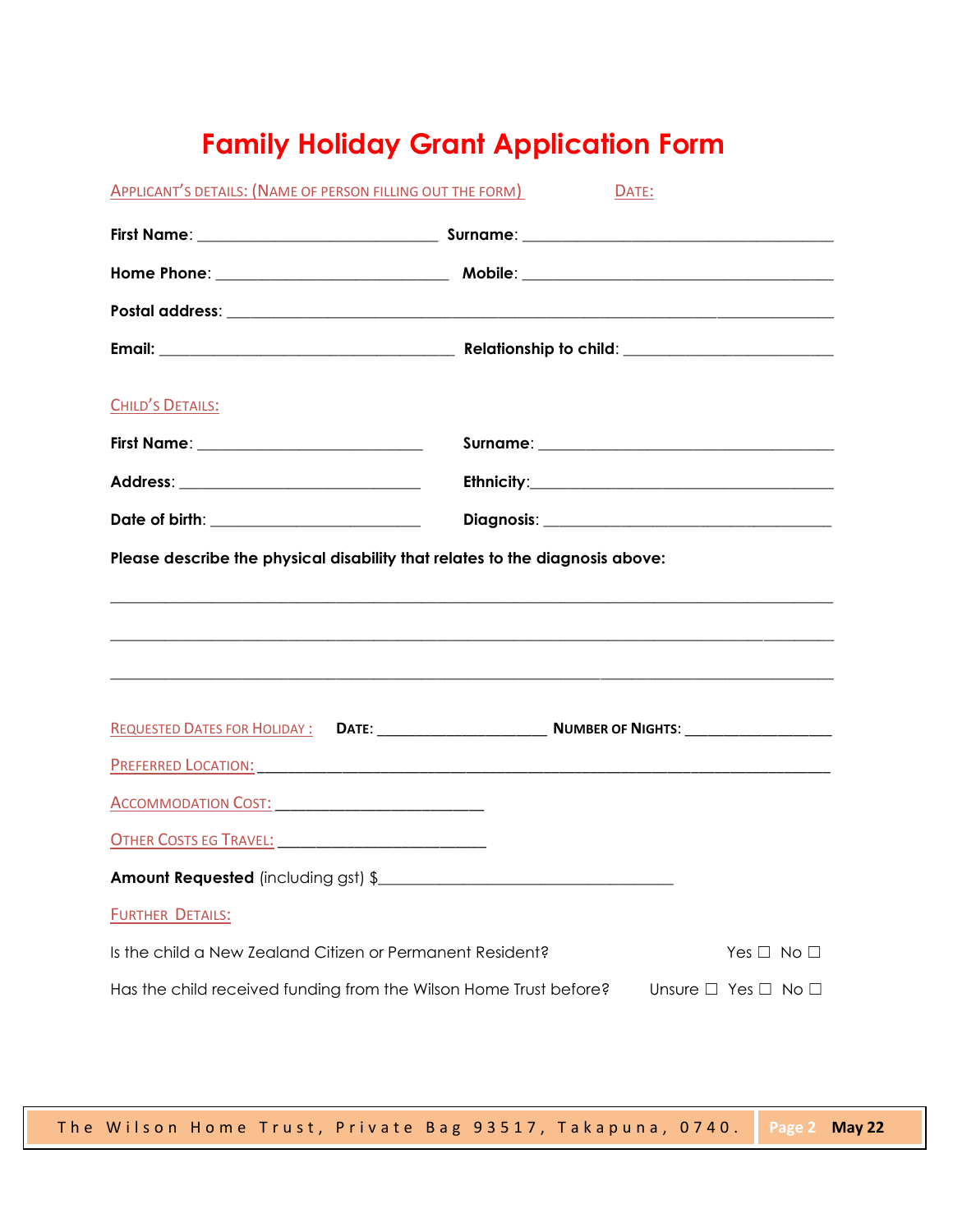If yes, please provide details of how much and when:

If this is the first time you are applying for a Wilson Home Trust Grant, how did you hear about us?

 $\_$  ,  $\_$  ,  $\_$  ,  $\_$  ,  $\_$  ,  $\_$  ,  $\_$  ,  $\_$  ,  $\_$  ,  $\_$  ,  $\_$  ,  $\_$  ,  $\_$  ,  $\_$  ,  $\_$  ,  $\_$  ,  $\_$  ,  $\_$  ,  $\_$  ,  $\_$  ,  $\_$  ,  $\_$  ,  $\_$  ,  $\_$  ,  $\_$  ,  $\_$  ,  $\_$  ,  $\_$  ,  $\_$  ,  $\_$  ,  $\_$  ,  $\_$  ,  $\_$  ,  $\_$  ,  $\_$  ,  $\_$  ,  $\_$  ,

- ☐ Health Professional e.g. GP, OT, Paediatrician, etc.
- ☐ School
- ☐ Recommended by a friend or colleague
- ☐ Social Media
- ☐ Search Engine e.g. Google Chrome, etc.
- ☐ Other Please specify: \_\_\_\_\_\_\_\_\_\_\_\_\_\_\_\_\_\_\_\_\_\_\_\_\_\_\_\_\_\_\_\_\_\_\_\_\_\_\_\_\_\_\_\_\_\_\_\_\_\_\_\_\_\_\_\_\_\_\_\_\_\_\_\_\_

#### FINANCIAL NEED:

**Can you provide evidence of your weekly financial need**. – e.g. Household income and expenses. If you need assistance, please call the Trust Administrator on 0800 948 787

| <b>Income</b>               | \$ - Weekly                                                                                                                                                      |
|-----------------------------|------------------------------------------------------------------------------------------------------------------------------------------------------------------|
| Salary                      |                                                                                                                                                                  |
| <b>Benefits / Pension</b>   |                                                                                                                                                                  |
| Rental or business income   |                                                                                                                                                                  |
| Other income i.e. interest  |                                                                                                                                                                  |
| earned                      |                                                                                                                                                                  |
| <b>Total Income</b>         |                                                                                                                                                                  |
| Spending                    |                                                                                                                                                                  |
| Mortgage / Rent             |                                                                                                                                                                  |
| Food                        |                                                                                                                                                                  |
| Power and Heating           |                                                                                                                                                                  |
| Insurances                  |                                                                                                                                                                  |
| Hire Purchase or loan       |                                                                                                                                                                  |
| repayments                  |                                                                                                                                                                  |
| Vehicle and transport costs |                                                                                                                                                                  |
| Medical costs               |                                                                                                                                                                  |
| Other                       |                                                                                                                                                                  |
| <b>Total Spending</b>       |                                                                                                                                                                  |
|                             | Please provide any other information that may assist the Grants Committee to understand<br>your financial situation, e.g. saving to make house renovations, etc. |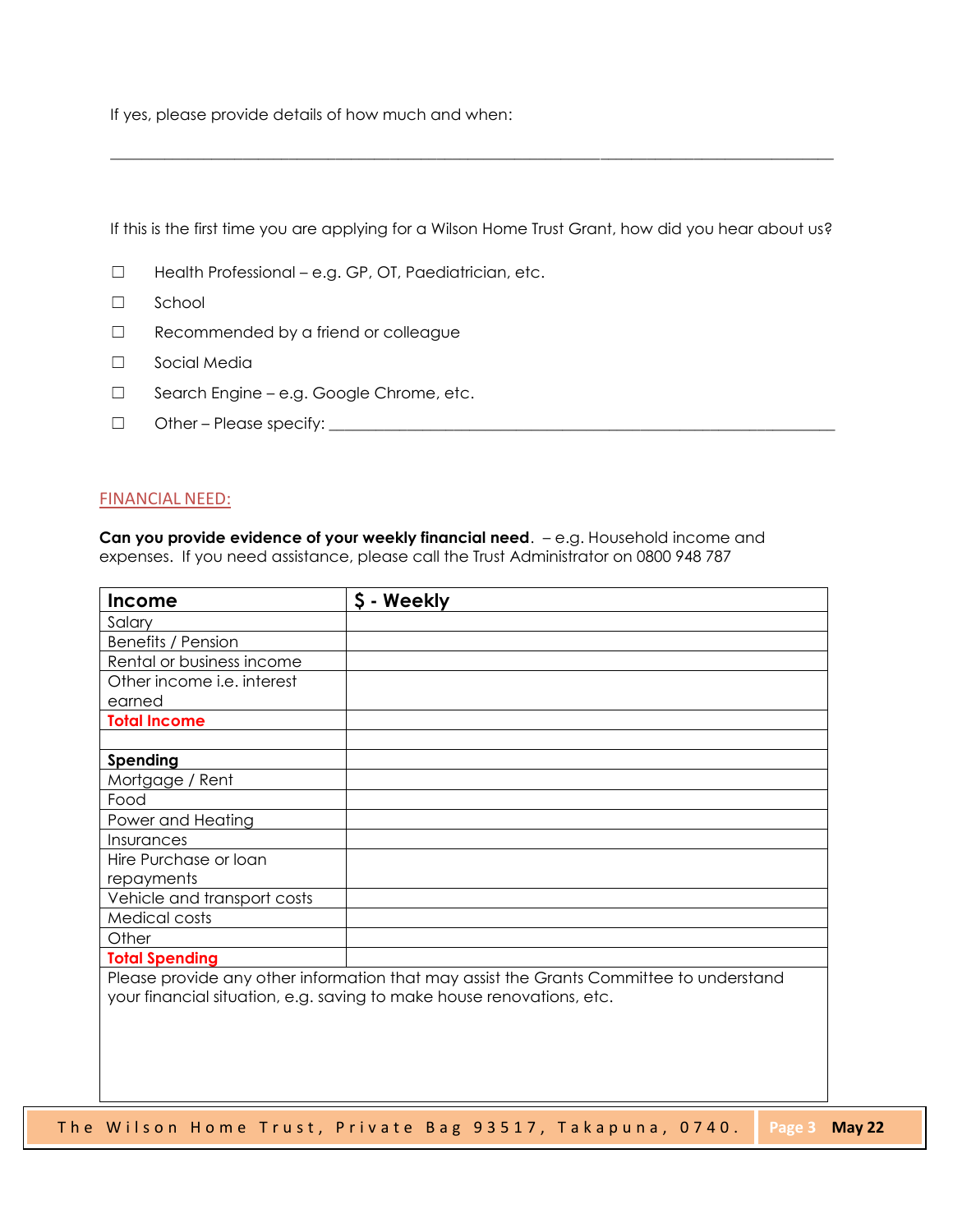Please include any other relevant information or comments: \_\_\_\_\_\_\_\_\_\_\_\_\_\_\_\_\_\_\_\_\_

#### BANK ACCOUNT NUMBER (FOR REIMBURSEMENT):

Once you have made the booking for the accommodation and have a receipt or following your trip you have receipts for travel please email a copy of the receipts to [info@wilsonhometrust.org.nz](mailto:info@wilsonhometrust.org.nz)

\_\_\_\_\_\_\_\_\_\_\_\_\_\_\_\_\_\_\_\_\_\_\_\_\_\_\_\_\_\_\_\_\_\_\_\_\_\_\_\_\_\_\_\_\_\_\_\_\_\_\_\_\_\_\_\_\_\_\_\_\_\_\_\_\_\_\_\_\_\_\_\_\_\_\_\_\_\_\_\_\_\_\_\_\_\_\_\_\_\_\_\_\_

\_\_\_\_\_\_\_\_\_\_\_\_\_\_\_\_\_\_\_\_\_\_\_\_\_\_\_\_\_\_\_\_\_\_\_\_\_\_\_\_\_\_\_\_\_\_\_\_\_\_\_\_\_\_\_\_\_\_\_\_\_\_\_\_\_\_\_\_\_\_\_\_\_\_\_\_\_\_\_\_\_\_\_\_\_\_\_\_\_\_\_\_\_

Reimbursement will generally be made within 5 working days

| Account Name: |  |
|---------------|--|
|               |  |

| Account Number: |  |
|-----------------|--|
|                 |  |

#### OTHER INFORMATION:

| Do you have access to the internet at home?      | Yes $\Box$ No $\Box$ |  |
|--------------------------------------------------|----------------------|--|
| Do you have access to a computer/tablet at home? | Yes $\Box$ No $\Box$ |  |

### **Wilson Home Trust – Monthly Newsletter**

**I would like to receive the enews from The Wilson Home Trust:** Yes □ No □

If yes, please supply email address below:

Email address: **Email address:**  $\overline{a}$